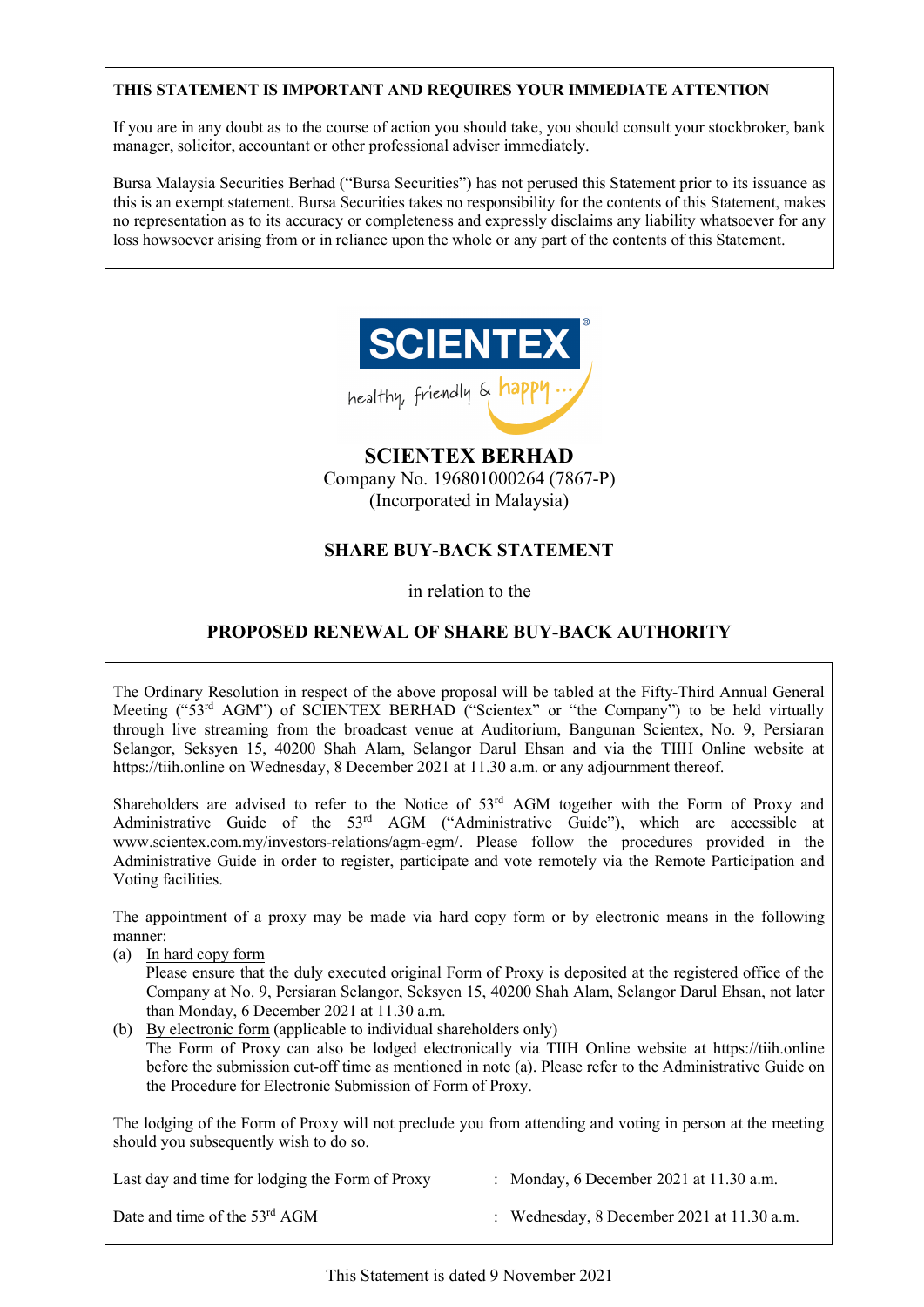## **DEFINITIONS**

| Act                                                     |           | Companies Act 2016                                                                                                                                                                  |
|---------------------------------------------------------|-----------|-------------------------------------------------------------------------------------------------------------------------------------------------------------------------------------|
| <b>AGM</b>                                              |           | <b>Annual General Meeting</b>                                                                                                                                                       |
| Board                                                   |           | The Board of Directors of Scientex                                                                                                                                                  |
| <b>Bursa Securities</b>                                 |           | Bursa Malaysia Securities Berhad                                                                                                                                                    |
| <b>EPS</b>                                              |           | Earnings per Share                                                                                                                                                                  |
| Group                                                   |           | Scientex and its subsidiaries                                                                                                                                                       |
| <b>Listing Requirements</b>                             |           | Main Market Listing Requirements of Bursa Securities                                                                                                                                |
| <b>LPD</b>                                              |           | 13 October 2021, being the latest practical date prior to the<br>printing of this Statement                                                                                         |
| Proposed Renewal of Share Buy-<br><b>Back Authority</b> | $\cdot$ : | Proposed renewal of authority for the Company to purchase<br>and/or hold its own shares up to a maximum of ten percent<br>(10%) of the total number of issued shares of the Company |
| Proposed Share Buy-Back                                 |           | Proposed purchase by the Company of its own shares in<br>accordance with Section 127 of the Act and the Listing<br>Requirements                                                     |
| Scientex or Company                                     |           | <b>Scientex Berhad</b>                                                                                                                                                              |
| <b>Scientex Shares or Shares</b>                        |           | Ordinary shares in Scientex                                                                                                                                                         |
| Warrants                                                |           | The five $(5)$ year warrants 2021/2026 constituted by the deed<br>poll dated 17 December 2020                                                                                       |

Words importing the singular shall, where applicable, include the plural and vice versa and words importing the masculine gender shall, where applicable, include the feminine and neuter genders and vice versa. Reference to persons shall include corporations, unless otherwise specified.

Any reference in this Statement to any enactment is a reference to that enactment as for the time being amended or re-enacted. Any reference to a time of day in this Statement shall be a reference to Malaysian time, unless otherwise stated.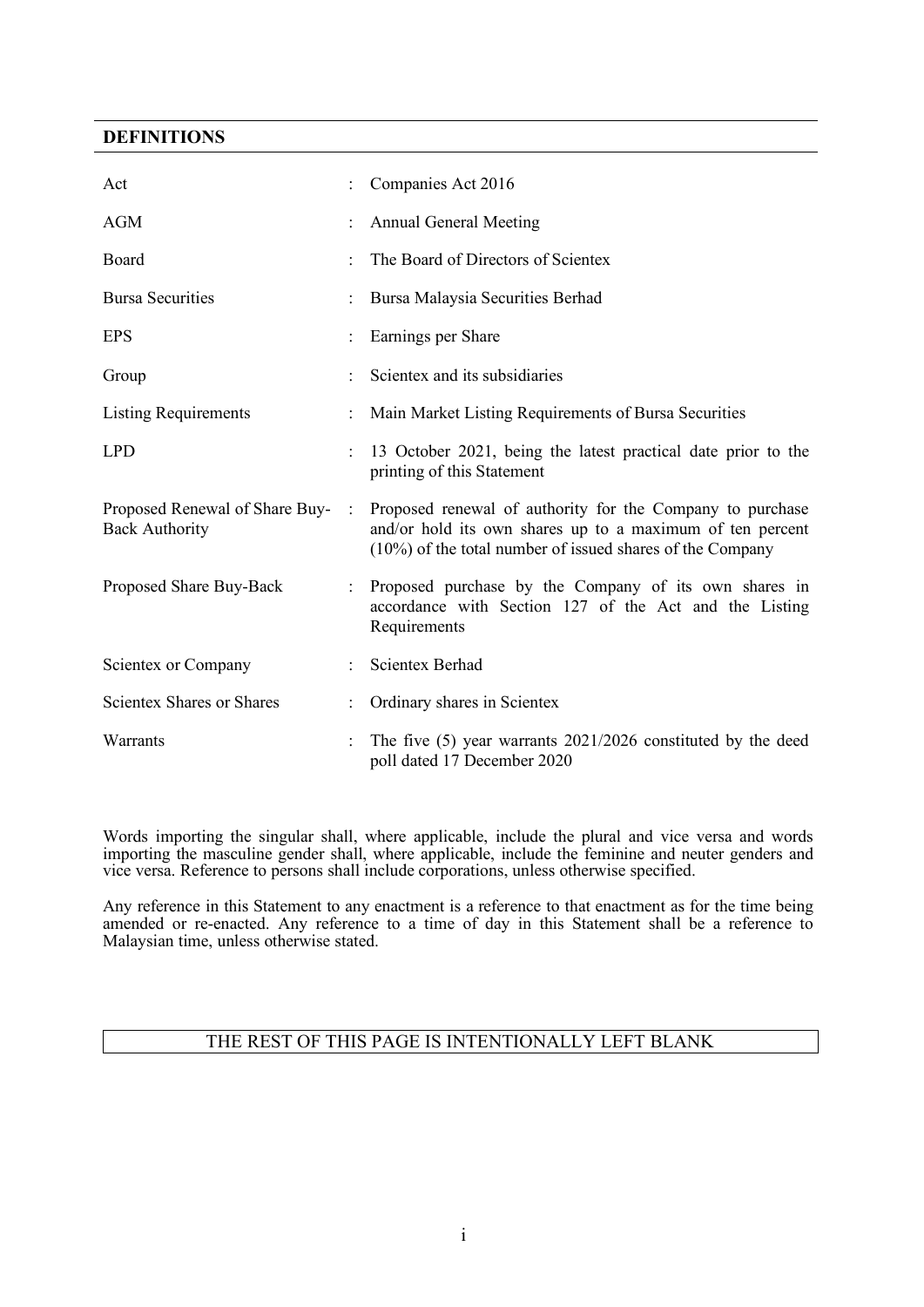# **TABLE OF CONTENTS**

|                |                                                                                                           | <b>PAGE</b>    |  |  |  |
|----------------|-----------------------------------------------------------------------------------------------------------|----------------|--|--|--|
| $\mathbf{1}$ . | <b>INTRODUCTION</b>                                                                                       | $\mathbf{1}$   |  |  |  |
| 2.             | DETAILS OF THE PROPOSED RENEWAL OF SHARE BUY-BACK<br><b>AUTHORITY</b>                                     | $\mathbf{1}$   |  |  |  |
| 3.             | RATIONALES AND BENEFITS FOR THE PROPOSED SHARE BUY-BACK                                                   | $\overline{2}$ |  |  |  |
| 4.             | POTENTIAL DISADVANTAGES OF THE PROPOSED SHARE BUY-BACK                                                    | $\overline{3}$ |  |  |  |
| 5.             | FUNDING FOR THE PROPOSED SHARE BUY-BACK                                                                   | $\overline{3}$ |  |  |  |
| 6.             | FINANCIAL EFFECTS OF THE PROPOSED SHARE BUY-BACK                                                          | $\overline{3}$ |  |  |  |
| 7.             | SHAREHOLDINGS<br>OF<br><b>THE</b><br><b>DIRECTORS</b><br>AND<br><b>SUBSTANTIAL</b><br><b>SHAREHOLDERS</b> | 6              |  |  |  |
| 8.             | PUBLIC SHAREHOLDING SPREAD                                                                                | 8              |  |  |  |
| 9.             | HISTORICAL SHARE PRICES                                                                                   | 8              |  |  |  |
| 10.            | PURCHASE, RESALE OR CANCELLATION OF SHARES                                                                | 8              |  |  |  |
| 11.            | APPROVAL REQUIRED                                                                                         | 8              |  |  |  |
| 12.            | IMPLICATION RELATING TO THE MALAYSIAN CODE ON TAKE-<br><b>OVERS AND MERGERS 2016</b>                      | 8              |  |  |  |
| 13.            | INTERESTS OF THE DIRECTORS, MAJOR SHAREHOLDERS AND/OR<br>PERSONS CONNECTED WITH THEM                      | 9              |  |  |  |
|                | 14. DIRECTORS' RECOMMENDATION                                                                             |                |  |  |  |
|                | 15. FURTHER INFORMATION                                                                                   | 9              |  |  |  |
|                | <b>APPENDIX I</b><br><b>FURTHER INFORMATION</b>                                                           | 10             |  |  |  |
|                | EXTRACT OF THE NOTICE OF FIFTY-THIRD AGM<br><b>APPENDIX II</b>                                            | 11             |  |  |  |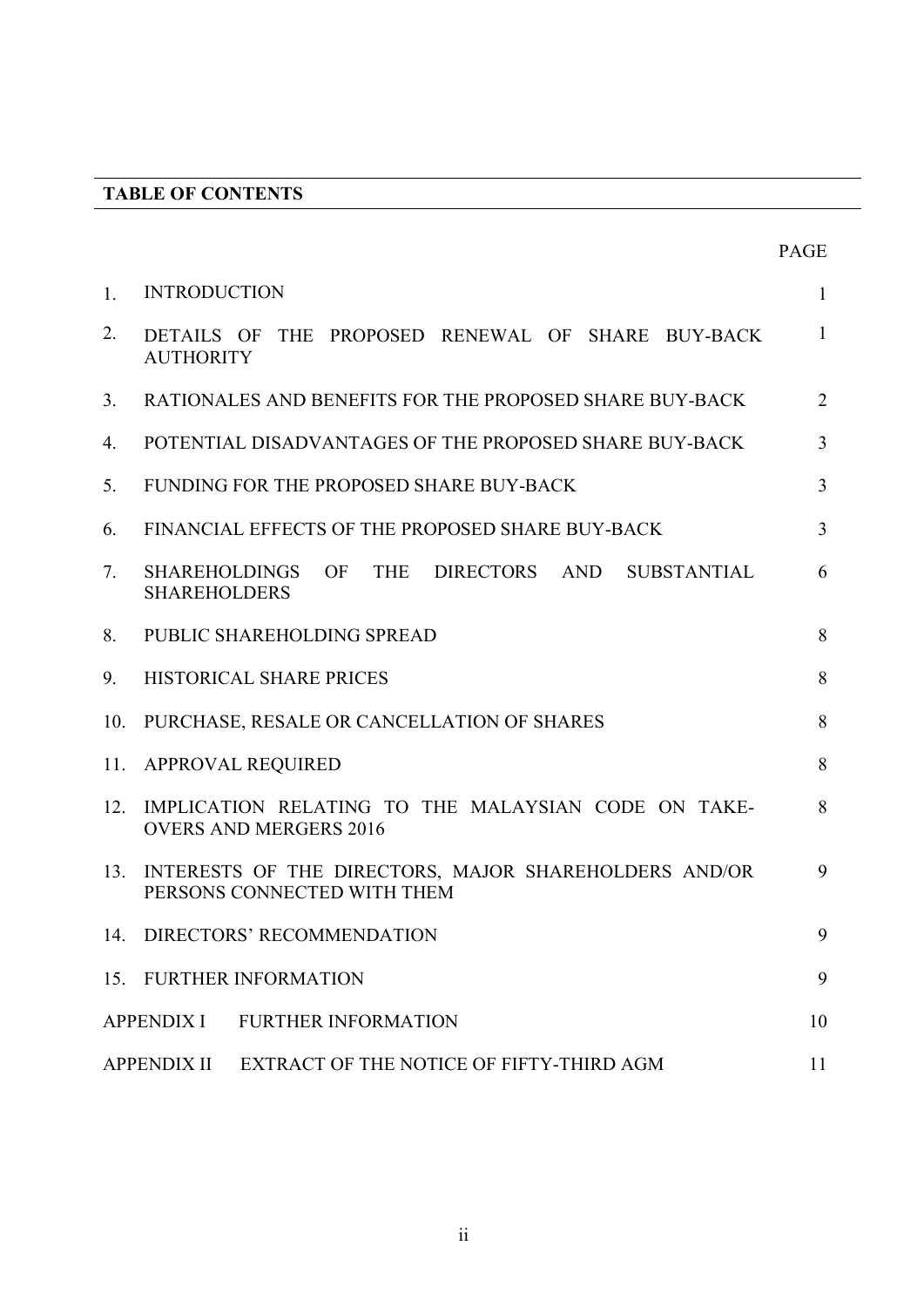

 **SCIENTEX BERHAD** Company No. 196801000264 (7867-P) (Incorporated in Malaysia)

# **PROPOSED RENEWAL OF SHARE BUY-BACK AUTHORITY**

### **1. INTRODUCTION**

At the Fifty-Second AGM of the Company held on 17 December 2020, the Company had obtained shareholders' approval to purchase and/or hold its own shares up to a maximum of ten percent (10%) of the total number of issued shares of the Company through Bursa Securities. The said approval was effective immediately upon its approval by shareholders at the Fifty-Second AGM of the Company and will expire at the conclusion of the Fifty-Third AGM ("53rd AGM") of the Company, unless approval has been obtained from shareholders.

On 15 October 2021, the Company announced to Bursa Securities that it proposed to seek approval from its shareholders on the Proposed Renewal of Share Buy-Back Authority at the 53<sup>rd</sup> AGM, to be convened on 8 December 2021.

The purpose of this Statement is to provide you with relevant information on the Proposed Renewal of Share Buy-Back Authority and to seek your approval for the Ordinary Resolution pertaining to the Proposed Renewal of Share Buy-Back Authority to be tabled as a Special Business at the 53rd AGM of the Company, to be convened virtually through live streaming from the broadcast venue at Auditorium, Bangunan Scientex, No. 9, Persiaran Selangor, Seksyen 15, 40200 Shah Alam, Selangor Darul Ehsan and via the TIIH Online website at https://tiih.online on Wednesday, 8 December 2021 at 11.30 a.m. or any adjournment thereof. Shareholders are advised to refer to the Notice of 53<sup>rd</sup> AGM together with the Form of Proxy and Administrative Guide of the 53<sup>rd</sup> AGM ("Administrative Guide") which are accessible at www.scientex.com.my/investors-relations/agmegm/. Please follow the procedures provided in the Administrative Guide in order to register, participate and vote remotely via the Remote Participation and Voting facilities.

### **2. DETAILS OF THE PROPOSED RENEWAL OF SHARE BUY-BACK AUTHORITY**

The Board proposes to seek approval from the shareholders for the Proposed Renewal of Share Buy-Back Authority. As at the LPD, the total number of issued shares of Scientex is 1,550,656,129 Shares. The total cumulative Scientex Shares purchased by the Company and held as treasury shares to date up to and including the LPD were 100 ordinary shares.

The Proposed Renewal of Share Buy-Back Authority shall be effective immediately upon the passing of the Ordinary Resolution at the 53<sup>rd</sup> AGM until: -

- (a) the conclusion of the next AGM of the Company following the general meeting at which such resolution was passed at which time it shall lapse unless by ordinary resolution passed at that meeting, the authority is renewed, either unconditionally or subject to conditions;
- (b) the expiration of the period within which the next AGM after that date is required by law to be held; or
- (c) revoke or varied by ordinary resolution passed by the shareholders of the Company in a general meeting,

whichever occurs first.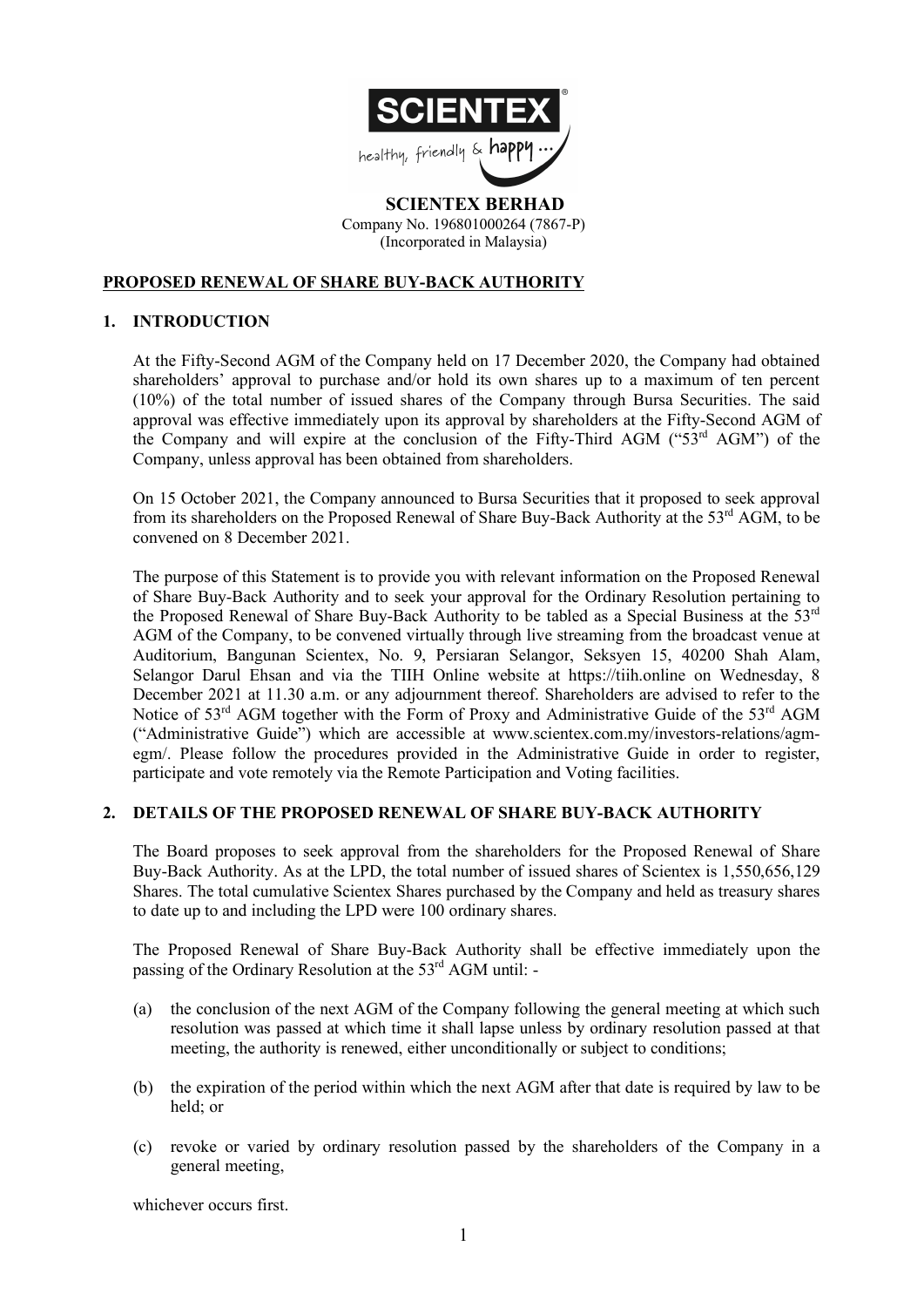Pursuant to the provision of Section 127(4) of the Act, the Board may deal with the Scientex Shares so purchased at its discretion, in the following manner: -

- (a) to cancel the Shares so purchased;
- (b) to retain the Shares so purchased as treasury shares; or
- (c) to retain part of the Shares so purchased as treasury shares and cancel the remainder.

Pursuant to the provision of Section 127(7) of the Act where such shares are held as treasury shares, the Board may at its discretion: -

- (a) distribute the treasury shares as share dividends to shareholders;
- (b) resell the treasury shares or any of the said shares in accordance with the Listing Requirements;
- (c) transfer the treasury shares or any of the said shares for the purposes of or under an employees' share scheme;
- (d) transfer the treasury shares or any of the said shares as purchase consideration;
- (e) cancel the treasury shares or any of the said shares; or
- (f) sell, transfer or otherwise use the treasury shares for such other purposes as the Minister may by order prescribe.

The decision of the Board on the above options and/or any other manner as prescribed by the relevant rules, regulations and orders made pursuant to the Act, the Listing Requirements and any other relevant authorities for the time being in force, as may be selected or determined from time to time, will be made at an appropriate time and an immediate announcement will be made to Bursa Securities in relation to the Shares purchased and the treatment of the Shares purchased, following any transactions to be executed pursuant to the authority granted under the Proposed Renewal of Share Buy-Back Authority.

### **3. RATIONALES AND BENEFITS FOR THE PROPOSED SHARE BUY-BACK**

The rationales and benefits for the Proposed Share Buy-Back are as follows: -

- (a) Scientex is able to utilise its financial resources that it has no immediate usage for the Proposed Share Buy-Back when Scientex Shares are undervalued, which in turn, stabilise the supply and demand of Scientex Shares in the open market and thereby supporting its fundamental value;
- (b) General investors' confidence in the stability of Scientex Shares price is expected to be enhanced as Scientex is empowered to implement the Proposed Share Buy-Back;
- (c) The Shares purchased can also be held as treasury shares and resell on Bursa Securities at a higher price with the intention of realising a potential gain without affecting the total number of issued shares of the Company. Should any treasury shares be distributed as share dividends, this would serve to reward the shareholders of the Company; and
- (d) The Proposed Share Buy-Back is also expected to enhance the EPS and the return on equity of Scientex which will benefit the shareholders of the Company.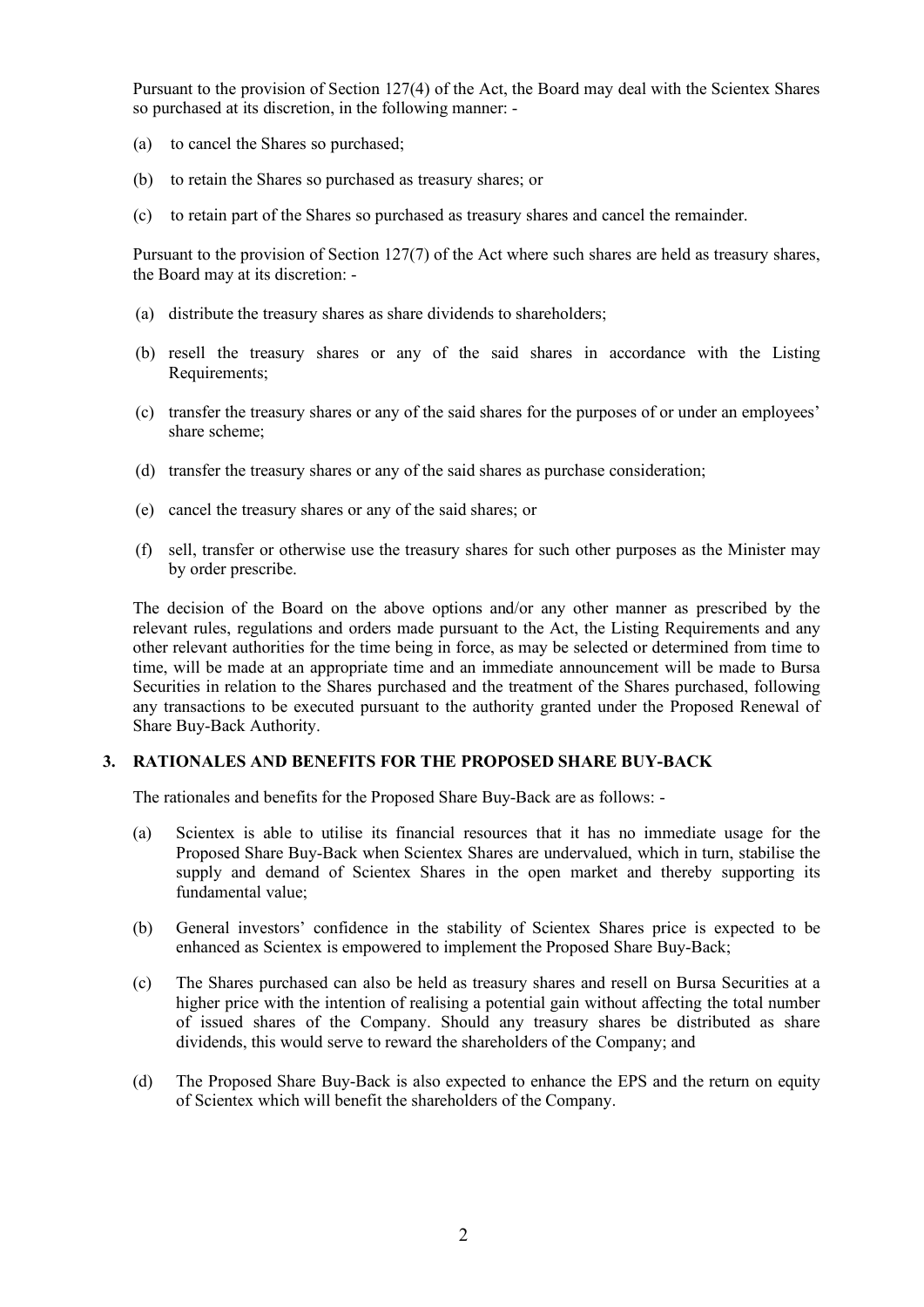### **4. POTENTIAL DISADVANTAGES OF THE PROPOSED SHARE BUY-BACK**

The potential disadvantages of the Proposed Share Buy-Back are as follows: -

- (a) The Proposed Share Buy-Back would reduce the financial resources of the Company and may result in the Company and/or the Group forgoing better investment opportunities that may emerge in the future; and
- (b) As the Proposed Share Buy-Back can only be made out of retained earnings of the Company, it may result in the reduction of financial resources available for distribution to shareholders of the Company in the immediate future.

However, these disadvantages are mitigated by the prospect that the financial resources of the Company may increase, if the Shares purchased held as treasury shares are resold at prices higher than the purchase price.

In this respect, the Proposed Share Buy-Back will be exercised only after due consideration of the financial resources of the Company and its resultant impact to the Company and the shareholders of the Company. The Board will be mindful of the interests of Scientex and its shareholders in undertaking the Proposed Share Buy-Back.

## **5. FUNDING FOR THE PROPOSED SHARE BUY-BACK**

The Board proposes to allocate a maximum amount not exceeding the retained earnings of the Company for the purpose of the Proposed Share Buy-Back. Based on the latest Audited Financial Statements of the Company for the financial year ended 31 July 2021, the retained earnings amounted to RM214,840,000.

The funding of the Proposed Share Buy-Back will be sourced from internally generated funds and/or bank borrowings, the proportion of which will depend on the quantum of purchase consideration as well as the availability of internally generated funds, borrowings and repayment capabilities of the Company at the time of purchase(s). In the event that the Proposed Share Buy-Back is to be partly financed by bank borrowings, the Board will ensure that the Company has sufficient funds to repay such borrowings and that the repayment would not have any material effect on the cash flow of the Company and/or the Group.

# **6. FINANCIAL EFFECTS OF THE PROPOSED SHARE BUY-BACK**

### **6.1 Issued Share Capital**

The effect of the Proposed Share Buy-Back on the total number of issued shares of Scientex depends on whether the Shares purchased are cancelled or retained as treasury shares.

The Proposed Share Buy-Back will result in reduction of the number of issued shares of the Company if the Shares purchased are cancelled. Based on the assumption that the Proposed Share Buy-Back is implemented in full and all the Shares purchased are cancelled, the effect on total number of issued shares of the Company is illustrated as below: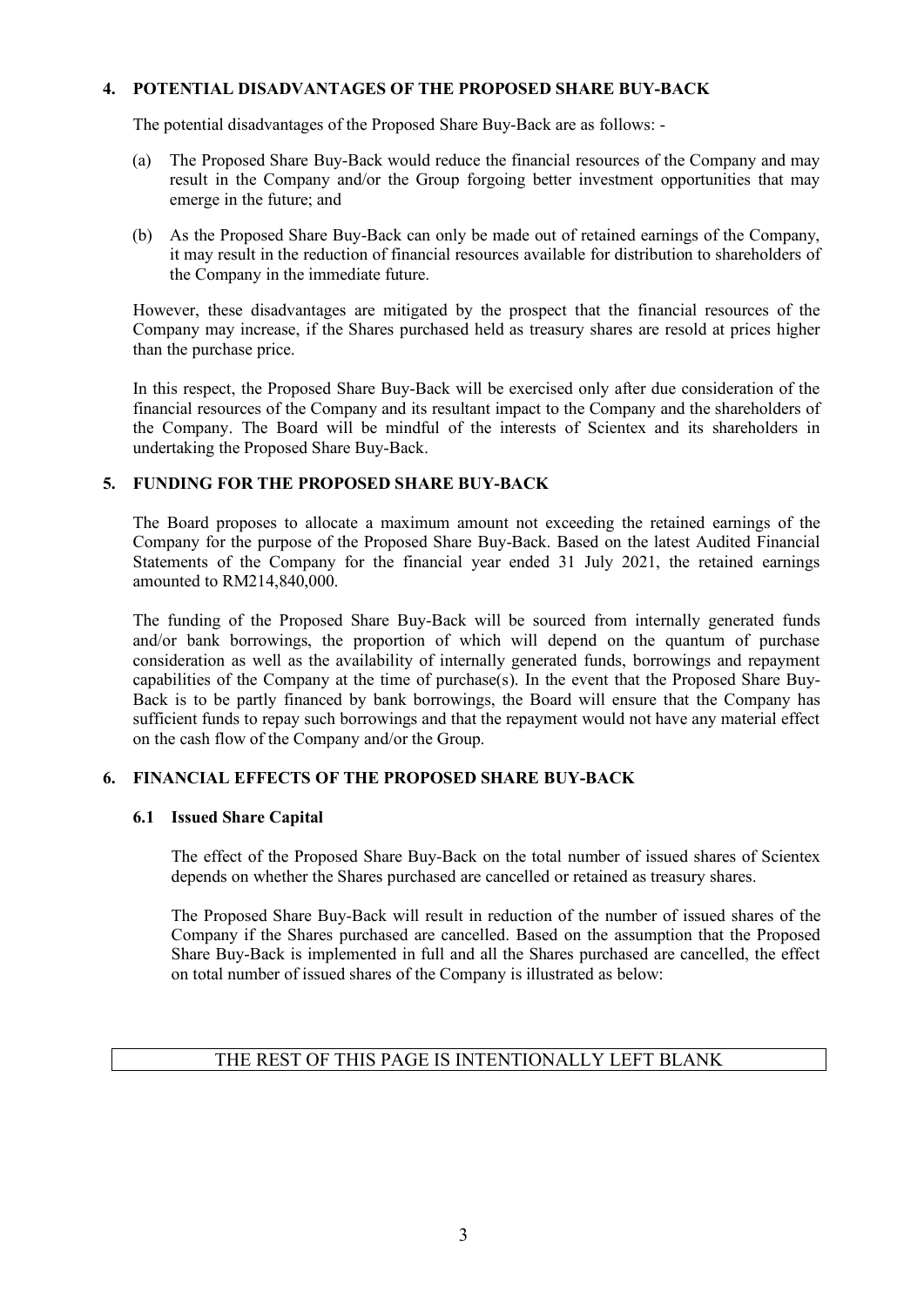Scenario 1: Assuming that the outstanding 103,311,065 Warrants were not exercised. Scenario 2: Assuming that all the outstanding 103,311,065 Warrants were exercised.

|                                                                                                                         | <b>No. of Scientex Shares</b> |                 |  |  |
|-------------------------------------------------------------------------------------------------------------------------|-------------------------------|-----------------|--|--|
|                                                                                                                         | Scenario 1                    | Scenario 2      |  |  |
| Total number of issued shares as at LPD (including 100)<br>treasury shares)                                             | 1,550,656,129                 | 1,550,656,129   |  |  |
| Additional shares to be issued pursuant to the exercise<br>of the outstanding Warrants                                  |                               | 103,311,065     |  |  |
| Enlarged total number of issued shares                                                                                  | 1,550,656,129                 | 1,653,967,194   |  |  |
| Assuming that the maximum number of Shares<br>purchased pursuant to the Proposed Share Buy-Back<br>were cancelled       | (155,065,613)                 | (165, 396, 719) |  |  |
| Total number of issued shares upon completion of the<br>Proposed Share Buy-Back and cancellation of Shares<br>purchased | 1,395,590,516                 | 1,488,570,475   |  |  |

### **6.2 Dividends**

In respect of the financial year ended 31 July 2021, a single tier final dividend of 5 sen per ordinary share was proposed for shareholders' approval at the 53<sup>rd</sup> AGM. Assuming that the Proposed Share Buy-Back is implemented in full, dividends would be paid on the remaining issued shares of Scientex (excluding the Shares purchased pursuant to the Proposed Share Buy-Back).

#### **6.3 Net Assets**

The effect of the Proposed Share Buy-Back on the net assets per Share of the Group is dependent on the purchase price and the number of Shares purchased.

The Proposed Share Buy-Back will reduce the net assets per Share when the purchase price exceeds the net assets per Share at the relevant point in time. On the contrary, the net assets per Share will increase when the purchase price is less than the net assets per Share at the relevant point in time.

In the event that the Shares purchased were held as treasury shares and subsequently resell on Bursa Securities, the Company's net assets per Share would increase if the Company realise a gain from the resale and vice-versa.

In addition to the purchase price of the Shares, the effective cost of funds or any loss in interest income to the Group may also have an impact on the net assets per Share.

### **6.4 Working Capital**

The Proposed Share Buy-Back will reduce the working capital of the Group, the quantum of which depends on, amongst others, the number of Shares purchased, the purchase price of Scientex Shares and any associated costs incurred in making the purchase. However, it is not expected to have any material effect on the working capital and cash flow of the Group.

For Shares purchased which are retained as treasury shares, the working capital and cash flow of the Company will increase, upon its resale. Again, the quantum of the increase in the working capital and cash flow will depend on the actual selling price of the treasury shares and the number of treasury shares resold.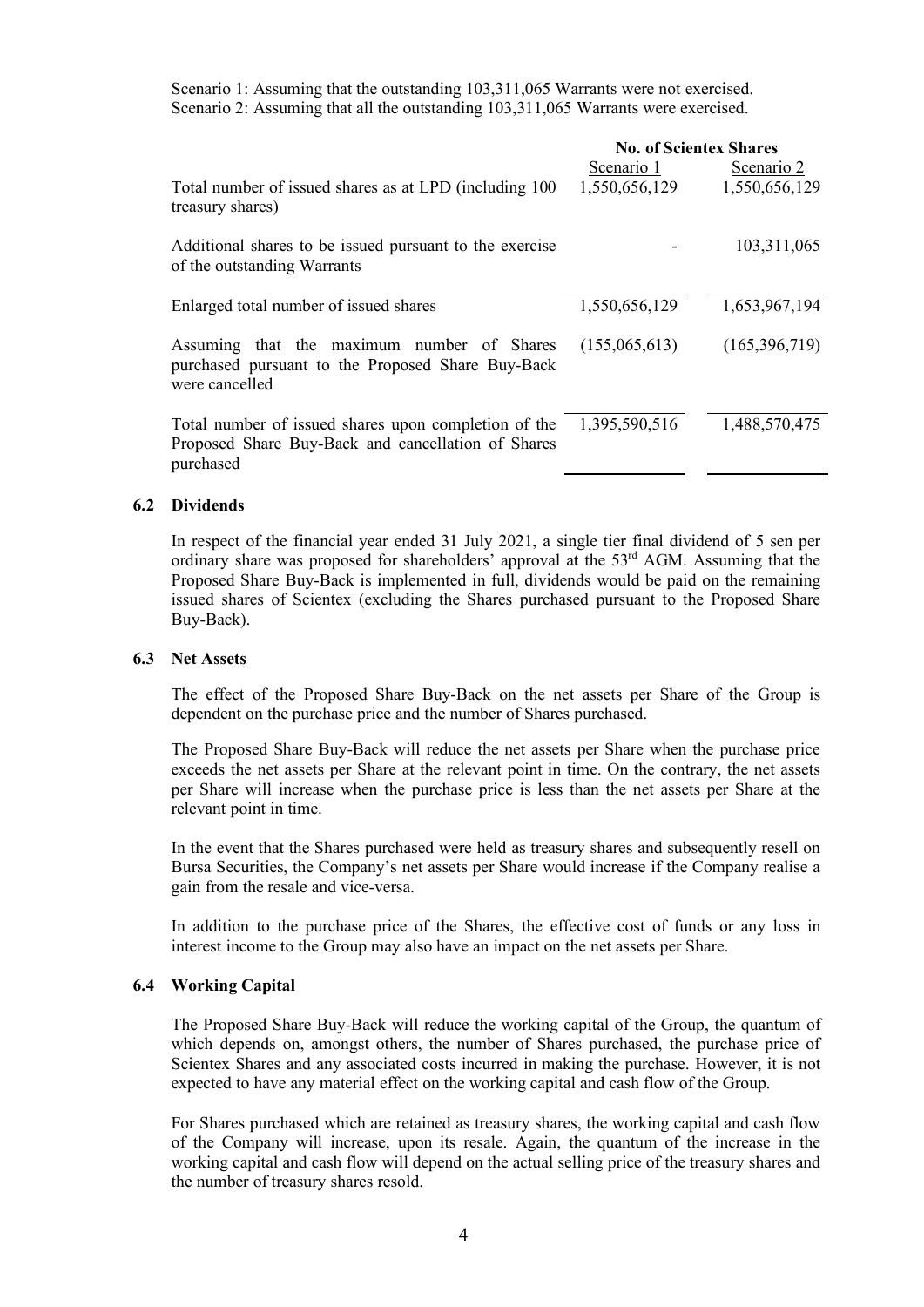### **6.5 Earnings**

The Proposed Share Buy-Back will increase EPS of the Group, depending on the number of Shares purchased, the purchase price of Scientex Shares and the effective funding cost to finance the purchase or loss in interest income to the Group.

Similarly, on the assumption that the Shares purchased are treated as treasury shares, the extent of the effect on the earnings of the Group will depend on the actual selling price, the number of treasury shares resold, the effective gain, loss or interest saving arising from the exercise.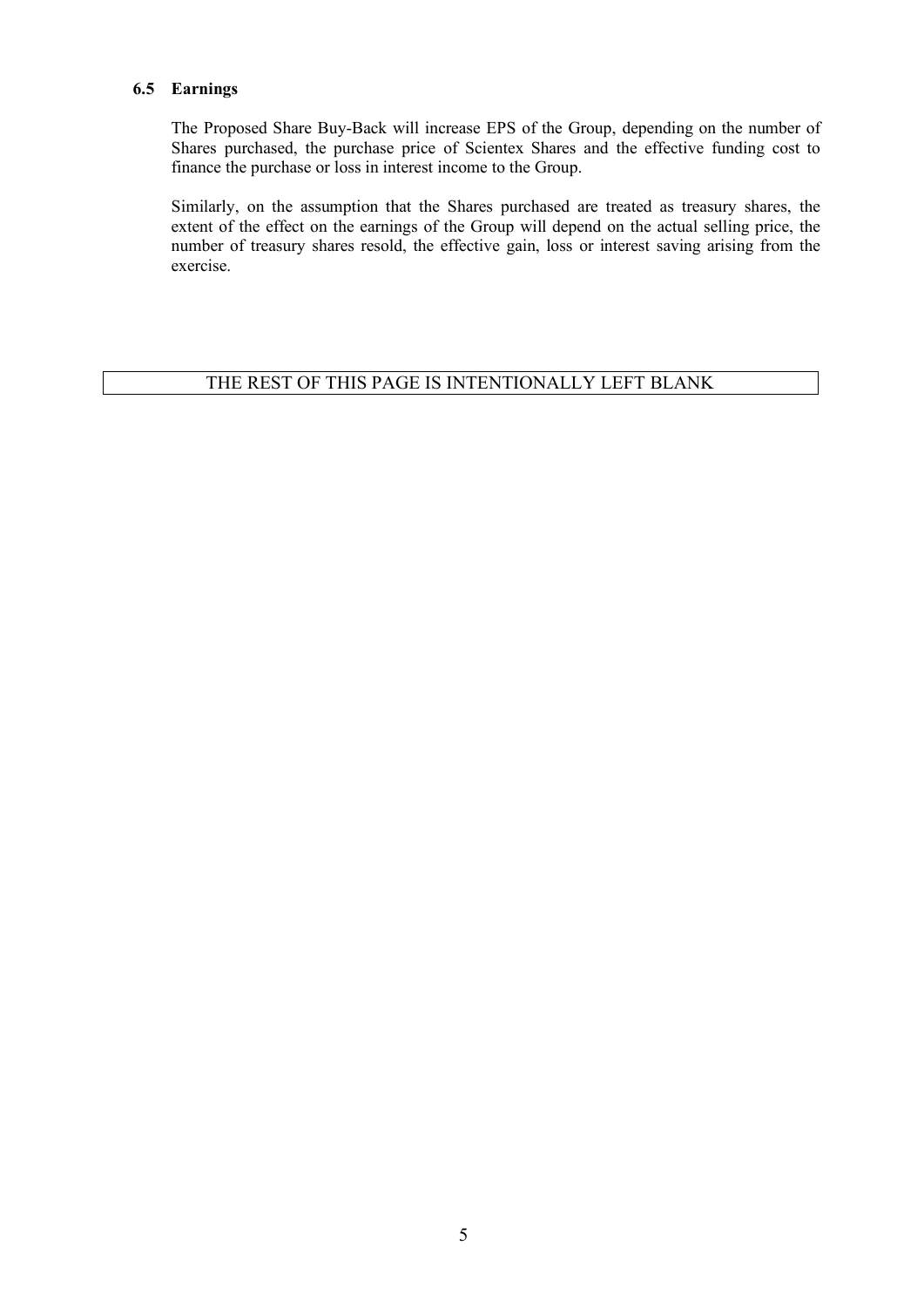### **7. SHAREHOLDINGS OF THE DIRECTORS AND SUBSTANTIAL SHAREHOLDERS**

Assuming that the Proposed Share Buy-Back is implemented in full and that the Scientex Shares purchased were from shareholders other than the Directors and substantial shareholders, the effect of the Proposed Share Buy-Back on the shareholdings of the Directors and substantial shareholders of Scientex based on the Register of Directors' Shareholdings and Register of Substantial Shareholders as at LPD are as follows: -

| <b>Directors</b>            |                         |                          |                          |                 | <b>After Proposed Share Buy-Back</b> |                                           |                          |       |                         |               |                          |                          |
|-----------------------------|-------------------------|--------------------------|--------------------------|-----------------|--------------------------------------|-------------------------------------------|--------------------------|-------|-------------------------|---------------|--------------------------|--------------------------|
|                             | As at LPD               |                          |                          |                 | <b>Scenario 1</b>                    |                                           |                          |       | <b>Scenario 2</b>       |               |                          |                          |
|                             | <b>Number of Shares</b> |                          |                          |                 | <b>Number of Shares</b>              |                                           |                          |       | <b>Number of Shares</b> |               |                          |                          |
|                             | <b>Direct</b>           | $\frac{6}{x}$            | Deemed/                  | $\frac{0}{6}$ * | <b>Direct</b>                        | $\frac{6}{9}$<br>$\frac{0}{0}$<br>Deemed/ |                          |       | <b>Direct</b>           | $\frac{6}{9}$ | $\frac{6}{9}$<br>Deemed/ |                          |
|                             | Interest                |                          | Indirect                 |                 | Interest                             |                                           | Indirect                 |       | Interest                |               | <b>Indirect</b>          |                          |
|                             |                         |                          | <b>Interest</b>          |                 |                                      |                                           | Interest                 |       |                         |               | <b>Interest</b>          |                          |
| Tan Sri Dato' Mohd Sheriff  | 246,640                 | 0.02                     | 690.000 <sup>a</sup>     | 0.04            | 246,640                              | 0.02                                      | 690,000 <sup>a</sup>     | 0.05  | $264,416$ <sup>f</sup>  | 0.02          | 736,000 <sup>g</sup>     | 0.05                     |
| <b>Bin Mohd Kassim</b>      |                         |                          |                          |                 |                                      |                                           |                          |       |                         |               |                          |                          |
| Lim Peng Jin                | 7,312,032               | 0.47                     | 865,320,834 <sup>b</sup> | 55.80           | 7,312,032                            | 0.52                                      | 865,320,834 <sup>b</sup> | 62.00 | 7,794,936h              | 0.52          | 922,758,547 <sup>i</sup> | 61.99                    |
| Lim Peng Cheong             | 204,800                 | 0.01                     | $825,694,150^{\circ}$    | 53.25           | 204,800                              | 0.01                                      | 825,694,150°             | 59.16 | 214,800                 | 0.01          | 880,457,223 <sup>k</sup> | 59.15                    |
| Wong Chin Mun               | 243,000                 | 0.02                     | $\overline{\phantom{0}}$ |                 | 243,000                              | 0.02                                      |                          |       | $259,200$ <sup>1</sup>  | 0.02          |                          | $\overline{\phantom{0}}$ |
| Dato' Noorizah Binti Hj Abd |                         | $\overline{\phantom{0}}$ | $\overline{\phantom{0}}$ |                 | $\overline{\phantom{0}}$             |                                           |                          |       |                         |               |                          | $\sim$                   |
| Hamid                       |                         |                          |                          |                 |                                      |                                           |                          |       |                         |               |                          |                          |
| Ang Kim Swee                | $480,000$ <sup>d</sup>  | 0.03                     | $110.000^e$              | 0.01            | $480,000$ <sup>d</sup>               | 0.03                                      | $110.000^e$              | 0.01  | 507.200 <sup>m</sup>    | 0.03          | 13.200 <sup>n</sup>      | 0.01                     |

*Notes: -*

- *\* Excluding a total of 100 ordinary shares purchased by the Company and retained as treasury shares.*
- *<sup>a</sup> Indirect interests through Shareena Binti Mohd Sheriff and Mohd Ridzal Bin Mohd Sheriff.*
- *Deemed/indirect interests through Scientex Holdings Sdn Bhd, Scientex Leasing Sdn Bhd, Scientex Infinity Sdn Bhd, TM Lim Sdn Bhd, Sim Swee Tin Sdn Bhd, Malacca Securities Sdn Bhd, Mplusonline Sdn Bhd, Progress Innovations Sdn Bhd and Lee Chung Yau. b*
- *Deemed/indirect interests through Scientex Holdings Sdn Bhd, Scientex Leasing Sdn Bhd, Scientex Infinity Sdn Bhd, TM Lim Sdn Bhd, Sim Swee Tin Sdn Bhd, Malacca Securities Sdn Bhd, Mplusonline Sdn Bhd, Paradox Corporation Sdn Bhd, Yong Sook Lan, Lim Jian You, Lim Chia Wei and Lim Jian Yen. c*
- *Held through nominee company. d*
- *Indirect interests through Ang Ying Fen and Ang Huang Yao. e*
- *Assuming that the existing 17,776 Warrants were exercised. f*
- *Indirect interests through the parties mentioned in Note a and assuming that the existing 46,000 Warrants were exercised. g*
- *<sup>h</sup> Assuming that the existing 482,904 Warrants were exercised.*
- *<sup>i</sup> Deemed/indirect interests through the parties mentioned in Note b and assuming that the existing 57,437,713 Warrants were exercised.*
- *j Assuming that the existing 10,000 Warrants were exercised.*<br>*k* Deemedindized interests through the parties mentioned in
- *k Deemed/indirect interests through the parties mentioned in Note c and assuming that the existing 54,763,073 Warrants were exercised.*<br>Assuming that the existing 16.200 *Warrants were exercised*
- *<sup>l</sup> Assuming that the existing 16,200 Warrants were exercised.*
- *<sup>m</sup> Held through nominee company and assuming that the existing 27,200 Warrants were exercised.*
- *<sup>n</sup> Indirect interests through the parties mentioned in Note e and assuming that the existing 3,200 Warrants were exercised.*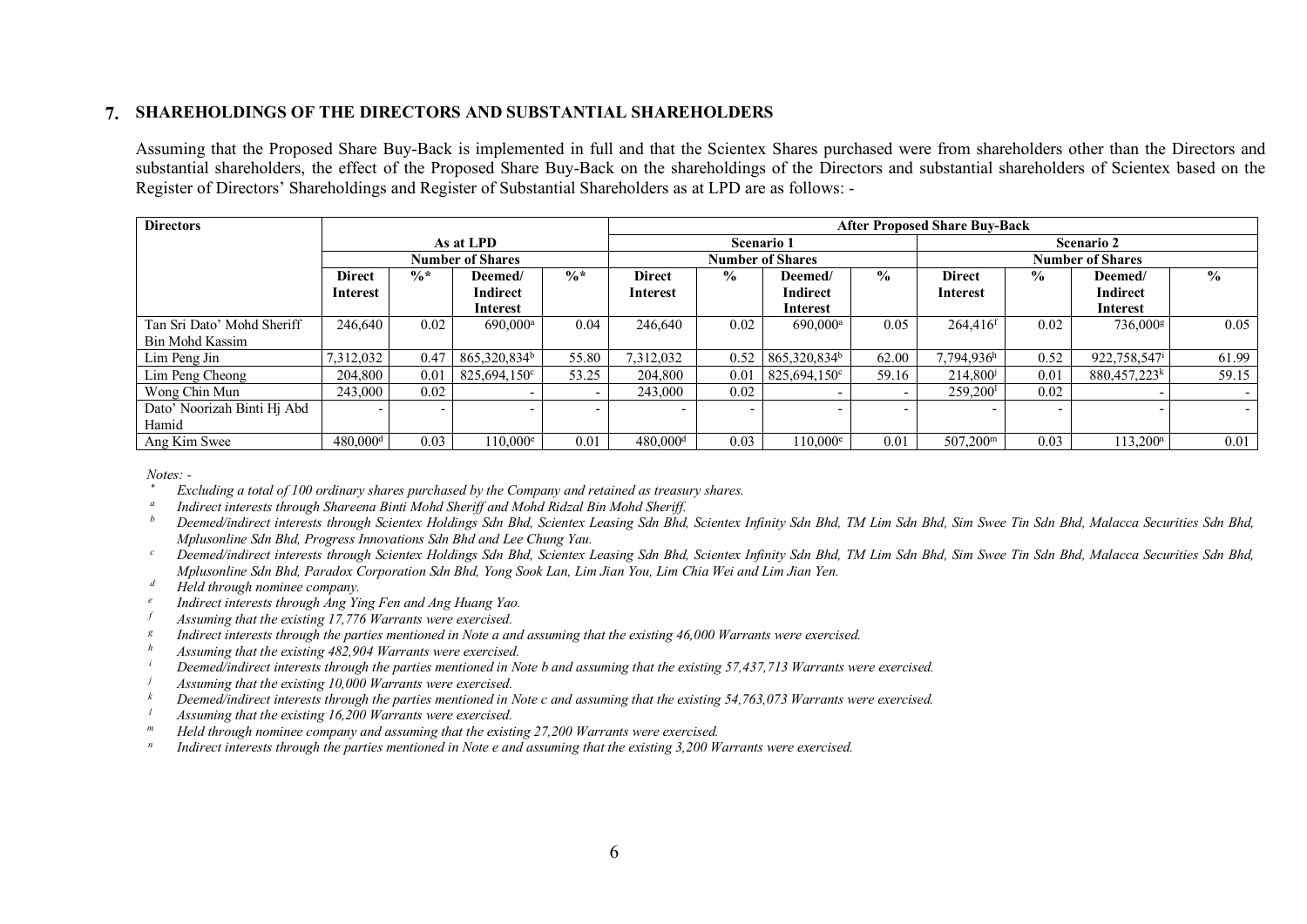| Substantial              |                         |                 | <b>After Proposed Share Buy-Back</b> |                 |                         |               |                          |               |                            |               |                          |               |
|--------------------------|-------------------------|-----------------|--------------------------------------|-----------------|-------------------------|---------------|--------------------------|---------------|----------------------------|---------------|--------------------------|---------------|
| <b>Shareholders</b>      | As at LPD               |                 |                                      |                 | <b>Scenario 1</b>       |               |                          |               | <b>Scenario 2</b>          |               |                          |               |
|                          | <b>Number of Shares</b> |                 |                                      |                 | <b>Number of Shares</b> |               |                          |               | <b>Number of Shares</b>    |               |                          |               |
|                          | <b>Direct</b>           | $\frac{0}{6}$ * | <b>Deemed</b>                        | $\frac{0}{6}$ * | <b>Direct</b>           | $\frac{0}{0}$ | <b>Deemed</b>            | $\frac{0}{0}$ | <b>Direct</b>              | $\frac{6}{9}$ | <b>Deemed</b>            | $\frac{0}{0}$ |
|                          | Interest                |                 | Interest                             |                 | Interest                |               | Interest                 |               | Interest                   |               | Interest                 |               |
| Lim Peng Jin             | 7,312,032               | 0.47            | 865,229,034 <sup>a</sup>             | 55.80           | 7,312,032               | 0.52          | 865,229,034 <sup>a</sup> | 62.00         | 7,794,936f                 | 0.52          | 922,660,627g             | 61.98         |
| Lim Peng Cheong          | 204,800                 | 0.01            | 818,584,902 <sup>b</sup>             | 52.79           | 204,800                 | 0.01          | 818,584,902 <sup>b</sup> | 58.66         | 214.800 <sup>h</sup>       | 0.01          | 872,883,610              | 58.64         |
| <b>Scientex Holdings</b> | 325,546,872             | 20.99           | 141,477,612 <sup>c</sup>             | 9.12            | 325,546,872             | 23.33         | 141,477,612 <sup>c</sup> | 10.14         | 347,249,996                | 23.33         | 150,909,452 <sup>k</sup> | 10.14         |
| Sdn Bhd                  |                         |                 |                                      |                 |                         |               |                          |               |                            |               |                          |               |
| Scientex Leasing         | 141,477,612             | 9.12            |                                      | $\sim$          | 141,477,612             | 10.14         |                          |               | $150,909,452$ <sup>1</sup> | 10.14         |                          |               |
| Sdn Bhd                  |                         |                 |                                      |                 |                         |               |                          |               |                            |               |                          |               |
| Scientex Infinity        | 142,744,668             | 9.21            | 546,076,854 <sup>d</sup>             | 35.22           | 142,744,668             | 10.23         | 546,076,854 <sup>d</sup> | 39.13         | 152,003,039m               | 10.21         | 582,481,976 <sup>n</sup> | 39.13         |
| Sdn Bhd                  |                         |                 |                                      |                 |                         |               |                          |               |                            |               |                          |               |
| TM Lim Sdn Bhd           | 79,052,370              | 5.10            |                                      |                 | 79,052,370              | 5.66          |                          |               | 84,322,528°                | 5.66          |                          |               |
| Sim Swee Tin             | 72,930,600              | 4.70            | 79,052,370 <sup>e</sup>              | 5.10            | 72,930,600              | 5.23          | 79,052,370 <sup>e</sup>  | 5.66          | 77,762,600 <sup>p</sup>    | 5.22          | 84,322,5289              | 5.66          |
| Sdn Bhd                  |                         |                 |                                      |                 |                         |               |                          |               |                            |               |                          |               |

*Notes: -*

*\* Excluding a total of 100 ordinary shares purchased by the Company and retained as treasury shares.*

*<sup>a</sup> Deemed interests through Scientex Holdings Sdn Bhd, Scientex Leasing Sdn Bhd, Scientex Infinity Sdn Bhd, TM Lim Sdn Bhd, Sim Swee Tin Sdn Bhd, Malacca Securities Sdn Bhd, Mplusonline Sdn Bhd and Progress Innovations Sdn Bhd.*

- *<sup>b</sup> Deemed interests through Scientex Holdings Sdn Bhd, Scientex Leasing Sdn Bhd, Scientex Infinity Sdn Bhd, TM Lim Sdn Bhd, Sim Swee Tin Sdn Bhd, Malacca Securities Sdn Bhd, Mplusonline Sdn Bhd and Paradox Corporation Sdn Bhd.*
- *<sup>c</sup> Deemed interest through Scientex Leasing Sdn Bhd.*
- *<sup>d</sup> Deemed interests through Scientex Holdings Sdn Bhd, Scientex Leasing Sdn Bhd and TM Lim Sdn Bhd.*
- *<sup>e</sup> Deemed interest through TM Lim Sdn Bhd.*
- *<sup>f</sup> Assuming that the existing 482,904 Warrants were exercised.*
- *<sup>g</sup> Deemed interests through the parties mentioned in Note a and assuming that the existing 57,431,593 Warrants were exercised.*
- *<sup>h</sup> Assuming that the existing 10,000 Warrants were exercised.*
- *<sup>i</sup> Deemed interests through the parties mentioned in Note b and assuming that the existing 54,298,708 Warrants were exercised.*
- *<sup>j</sup> Assuming that the existing 21,703,124 Warrants were exercised.*
- *<sup>k</sup> Deemed interest through the party mentioned in Note c and assuming that the existing 9,431,840 Warrants were exercised.*
- *<sup>l</sup> Assuming that the existing 9,431,840 Warrants were exercised.*
- *<sup>m</sup> Assuming that the existing 9,258,371 Warrants were exercised.*
- *n* Deemed interests through the parties mentioned in Note d and assuming that the existing 36,405,122 Warrants were exercised.
- Assuming that the existing 5,270,158 Warrants were exercised.
- *<sup>p</sup> Assuming that the existing 4,832,000 Warrants were exercised.*
- *<sup>q</sup> Deemed interest through the party mentioned in Note e and assuming that the existing 5,270,158 Warrants were exercised.*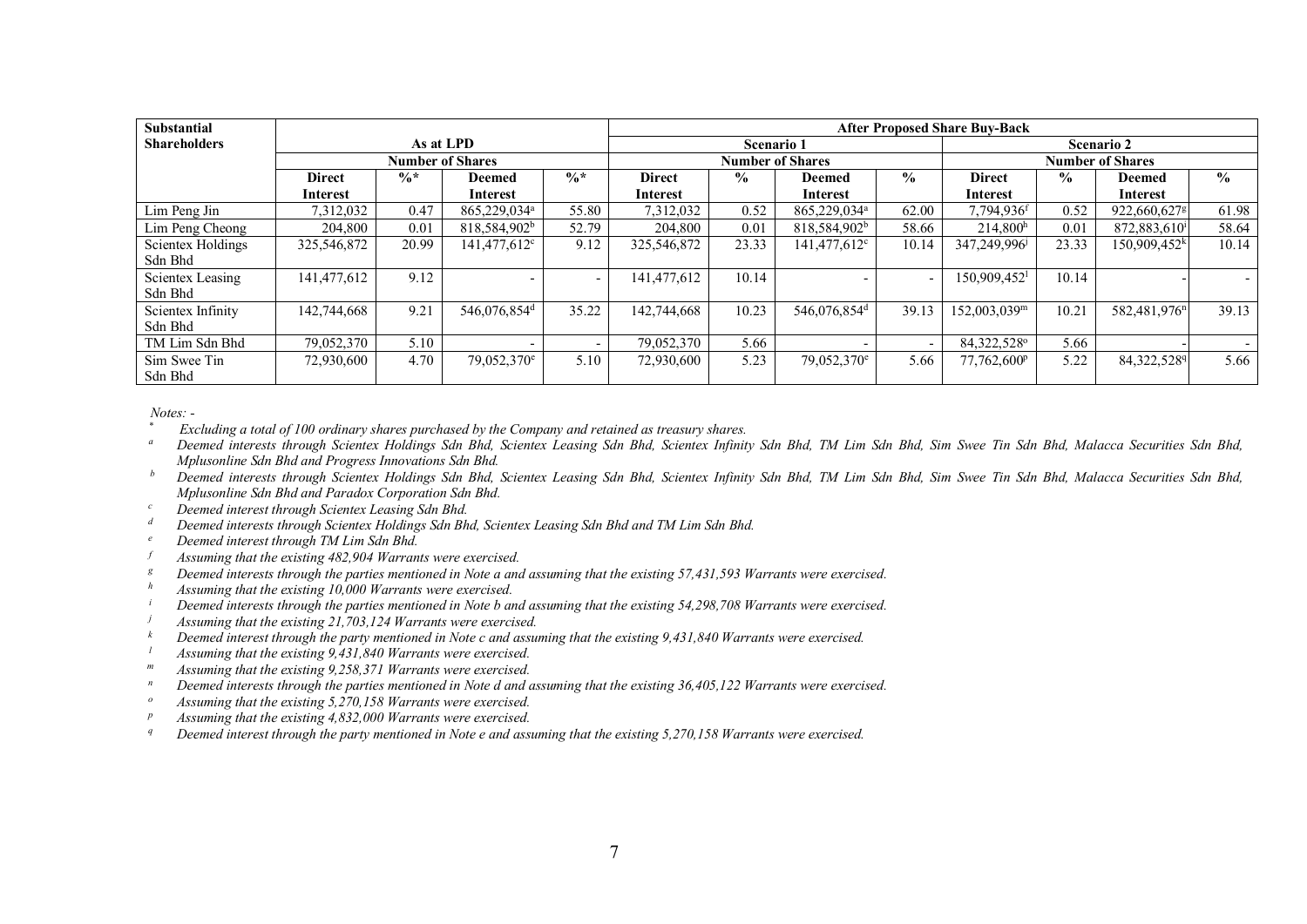#### **8. PUBLIC SHAREHOLDING SPREAD**

As at the LPD, the public shareholding spread of the Company was 40.30%. Assuming that the Proposed Share Buy-Back was implemented in full and all the Shares purchased were from public shareholders and no Warrants were exercised, the public shareholding spread of the Company would be reduced to 33.67%.

In this regard, the Board will ensure that prior to any purchase of Scientex Shares, the public shareholding spread of at least 25% is maintained.

### **9. HISTORICAL SHARE PRICES**

The monthly highest and lowest prices of Scientex Shares as traded on Bursa Securities for the past twelve (12) months from October 2020 to September 2021 are as follows: -

|           | High (RM) | Low (RM) |
|-----------|-----------|----------|
| 2020      |           |          |
| October   | 3.83      | 3.15     |
| November  | 3.83      | 3.48     |
| December  | 3.78      | 3.40     |
| 2021      |           |          |
| January   | 4.34      | 3.55     |
| February  | 4.45      | 3.98     |
| March     | 4.10      | 3.94     |
| April     | 4.27      | 3.99     |
| May       | 4.30      | 3.94     |
| June      | 4.32      | 4.12     |
| July      | 4.27      | 4.04     |
| August    | 4.55      | 4.12     |
| September | 4.87      | 4.46     |

The last transacted market price of Scientex Shares as at the LPD was RM4.55.

### **10. PURCHASE, RESALE OR CANCELLATION OF SHARES**

During the financial year ended 31 July 2021, the Company did not purchase any of Scientex Shares from the open market. As at 31 July 2021, the Company held 100 ordinary shares as treasury shares. Detailed information on the treasury shares is set out in the Report of the Directors and Note 27(c) to the Audited Financial Statements of the Company for the financial year ended 31 July 2021, contained in the Integrated Annual Report 2021 of the Company.

None of the treasury shares held were resold or cancelled during the financial year ended 31 July 2021.

### **11. APPROVAL REQUIRED**

The Proposed Renewal of Share Buy-Back Authority is subject to the approval of the shareholders of Scientex at the 53rd AGM.

### **12. IMPLICATION RELATING TO THE MALAYSIAN CODE ON TAKE-OVERS AND MERGERS 2016**

The Proposed Share Buy-Back is not expected to trigger any obligation to undertake a mandatory general offer pursuant to the Malaysian Code on Take-Overs and Mergers 2016.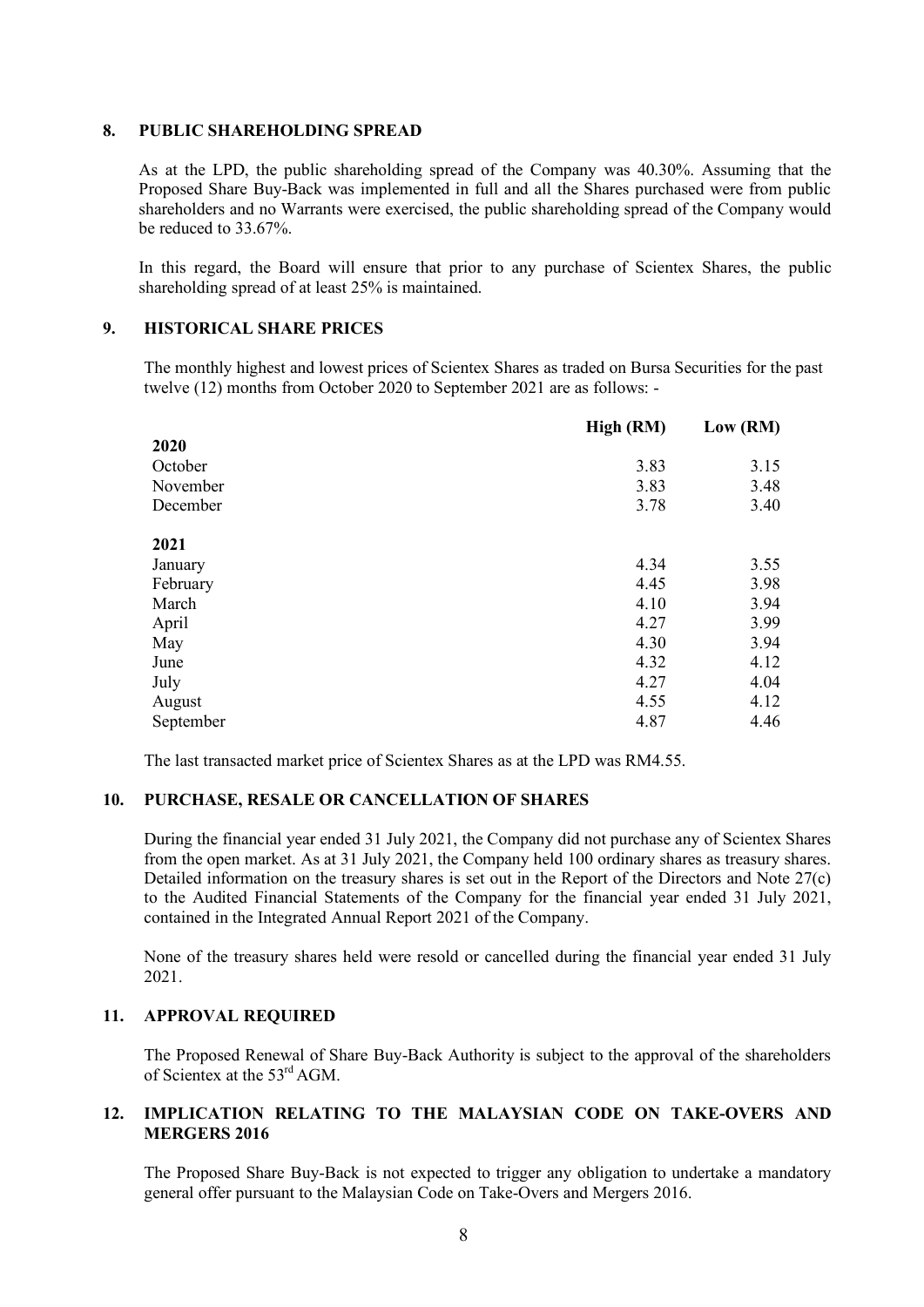### **13. INTERESTS OF THE DIRECTORS, MAJOR SHAREHOLDERS AND/OR PERSONS CONNECTED WITH THEM**

Save for the inadvertent increase in the percentage shareholdings and/or voting rights of the shareholders as a consequence of the Shares purchased, none of the Directors, major shareholders and/or persons connected with them has any interest, direct or indirect, in the Proposed Share Buy-Back, or in the resale of treasury shares, if any.

## **14. DIRECTORS' RECOMMENDATION**

The Directors having considered all aspects of the Proposed Renewal of Share Buy-Back Authority are of the opinion that the Proposed Renewal of Share Buy-Back Authority is in the best interest of the Company. Accordingly, they recommend that you vote in favour of the Ordinary Resolution for the Proposed Renewal of Share Buy-Back Authority to be tabled at the 53<sup>rd</sup> AGM.

### **15. FURTHER INFORMATION**

Shareholders are advised to refer to the enclosed Appendix I for further information.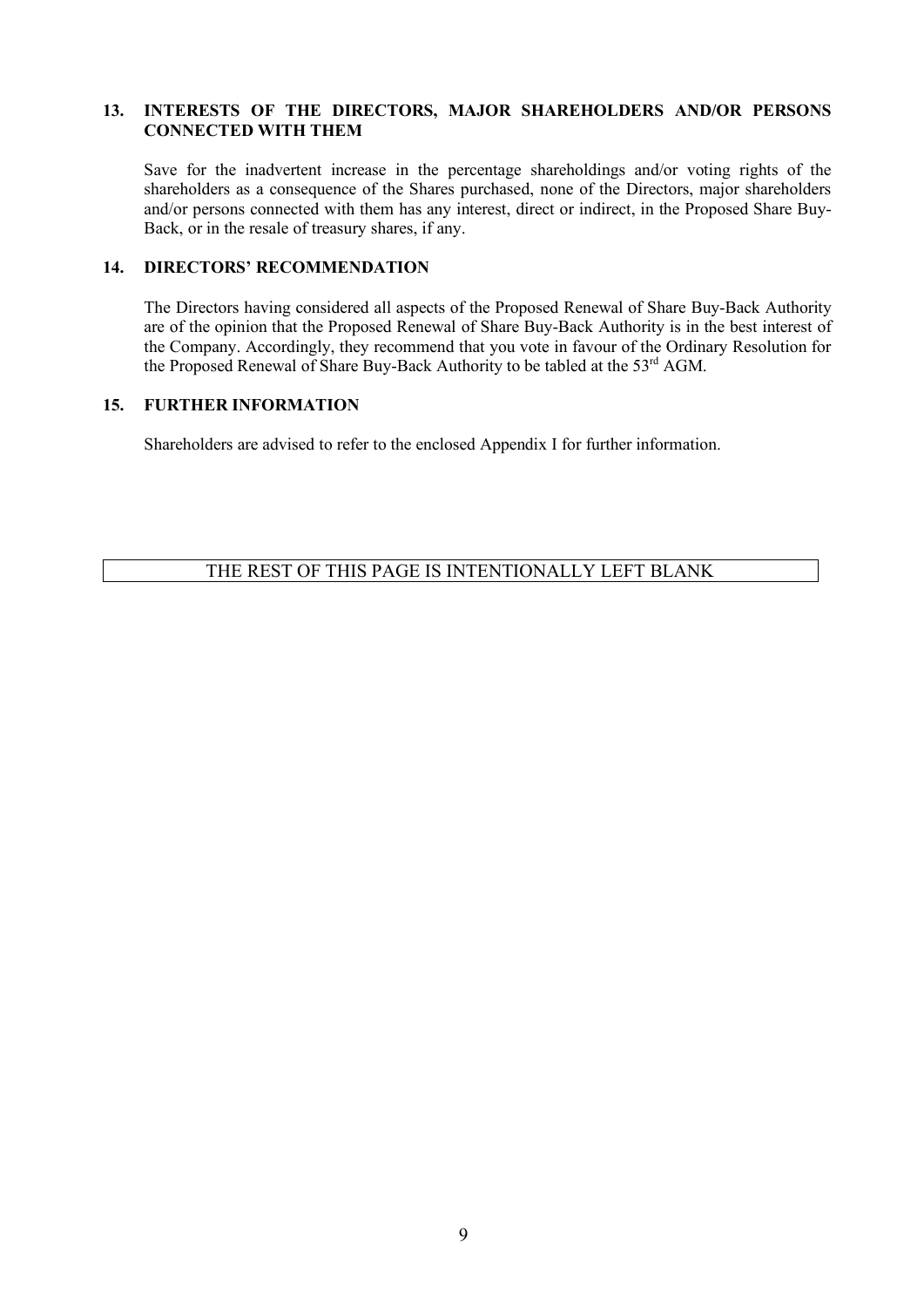### **FURTHER INFORMATION**

### **1. DIRECTORS' RESPONSIBILITY STATEMENT**

This Statement has been seen and approved by the Board and that they collectively and individually accept full responsibility for the accuracy of the information given herein and confirm that after making all reasonable enquiries and to the best of their knowledge and belief, there are no other material facts, the omission of which would make any statement herein false or misleading.

### **2. DOCUMENTS AVAILABLE FOR INSPECTION**

Copies of the following documents are available for inspection at the Company's registered office at No. 9, Persiaran Selangor, Seksyen 15, 40200 Shah Alam, Selangor Darul Ehsan during normal office hour from Mondays to Fridays (except Public Holidays) from the date of this Statement up to and including the date of the  $53<sup>rd</sup>$  AGM:  $-$ 

- (a) Constitution of the Company; and
- (b) Audited Financial Statements of the Company for the financial years ended 31 July 2020 and 2021.